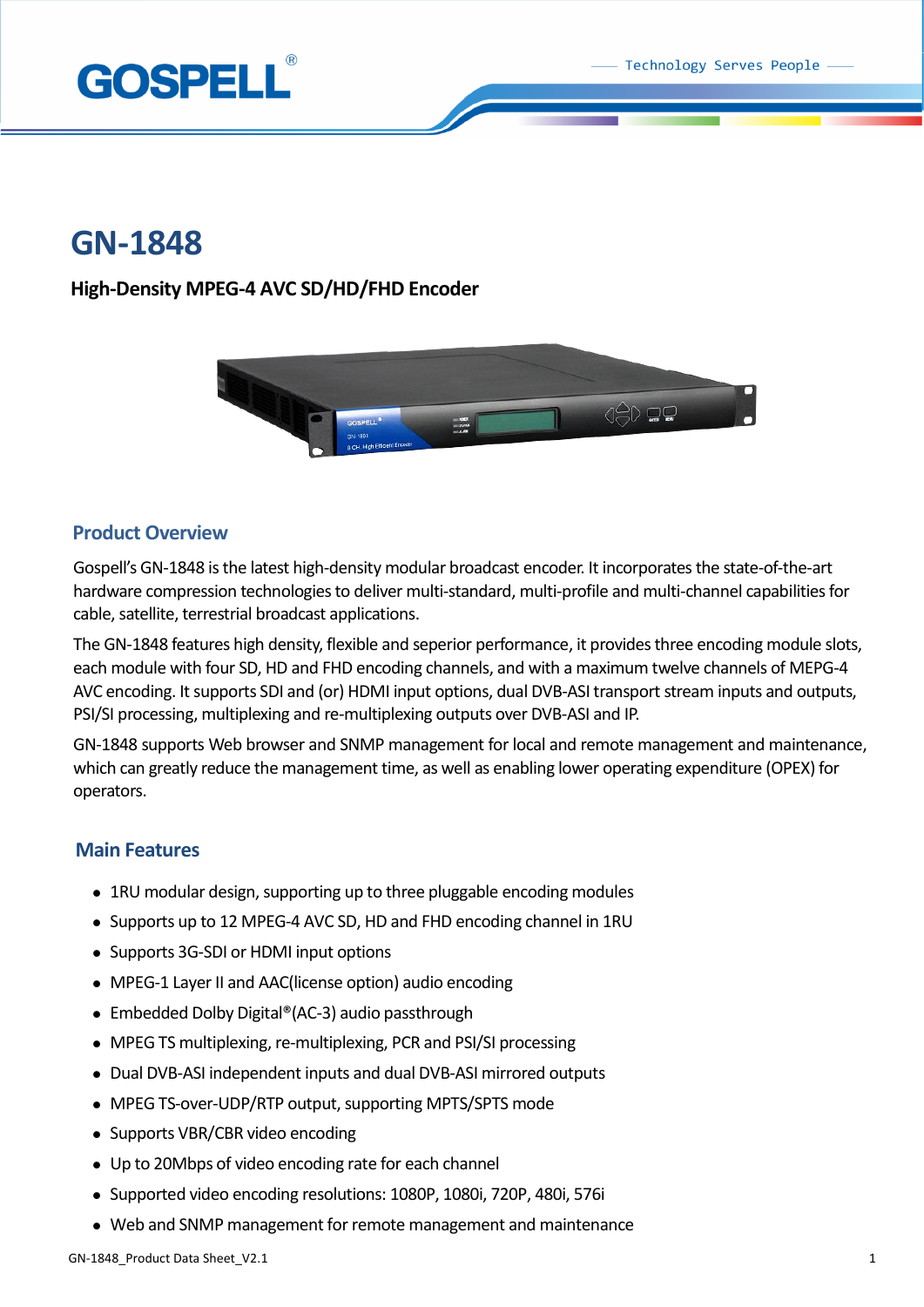

## **Technical Specifications**

#### **Chassis**

Expansion Slot 3 x Pluggable Encoding Module Slot

### **Encoding Module**

| Digital Video & Audio Input Option |                         |
|------------------------------------|-------------------------|
| HDMI*                              | 4 x HDMI 1.3            |
|                                    | Type A receptacle       |
|                                    | S/PDIF(IEC90658)        |
| SDI(option)*                       | $4 \times 3G-SDI$       |
|                                    | BNC female, 75 $\Omega$ |
|                                    | Comply with:            |
|                                    | SMPTE 259M(SD-SDI)      |
|                                    | SMPTE 292M(HD-SDI)      |
|                                    | SMPTE 424M(3G-SDI)      |
| <b>Notes:</b>                      |                         |

*1) The uncompressed digital audio can be embedded in SDI interface;*

| 2) The HDMI or SDI is alternative option. |
|-------------------------------------------|
|                                           |

| <b>ASI Input</b>             |                                     |
|------------------------------|-------------------------------------|
| Number of ASI Input          | 2 x ASI Input                       |
| <b>Operation Mode</b>        | Independent input                   |
| Connector                    | BNC female, 75 $\Omega$             |
| <b>TS Packet Length</b>      | 188 or 204 Bytes                    |
| <b>ASI Output</b>            |                                     |
| Number of ASI Output         | 2 x ASI Output                      |
| <b>Operation Mode</b>        | Mirrored outputs                    |
| Connector                    | BNC female, 75 $\Omega$             |
| Output Level                 | 800mV±10%                           |
| TS Packet Length             | 188 Bytes                           |
| <b>Effective Output Rate</b> | 2 to 60Mbps                         |
| <b>IP Output</b>             |                                     |
| Number of IP Output          | 1 x 100/1000 Base-T Ethernet(RJ-45) |
| <b>MPEG TS Format</b>        | 7 x 188Byte                         |
| IP Encapsulation             | MPEG TS-over-UDP/RTP                |
| MPEG TS Mode                 | SPTS/MPTS                           |
| Addressing                   | Unicast, Multicast (IGMPv1, v2, v3) |

# **Video Encoding**

| <b>Encoding Formats</b>             | MPEG-4 AVC SD: MP@L3.0<br>MPEG-4 AVC HD: HP@L4.0<br>MPEG-4 AVC FHD: HP@L4.2 |
|-------------------------------------|-----------------------------------------------------------------------------|
| <b>Resolution and Frame</b><br>Rate | SD: 720 x 576 @ 25 fps<br>720 x 480i@29.97fps                               |
|                                     | HD: 1920 x 1080i@25/29.97fps<br>1280 x 720p@50/59.94fps                     |
|                                     | FHD: 1920 x 1080P@50/59.94fps                                               |
| <b>Aspect Ratio</b>                 | 4:3, 16:9                                                                   |
| <b>Encoding Rate Mode</b>           | CBR, VBR                                                                    |
| Video Control                       | Brightness, Contrast, Chrominance and Hue                                   |
| Video Encoding Rate                 | 1 to 20Mbps per program                                                     |

### **Audio Encoding**

| <b>Encoding Standards</b>  | MPEG-1 Layer 2                            |
|----------------------------|-------------------------------------------|
|                            | Optional: AAC-LC                          |
| Audio Passthrough          | AC-3 (2.0 and 5.1)                        |
| <b>Operation Mode</b>      | Stereo or Mono                            |
| Sample Rate                | 32 kHz, 44.1 kHz, 48 kHz                  |
| <b>Audio Encoding Rate</b> | MPEG-1 Layer II: 192/224/256/320/384 kbps |
|                            | AAC: 96/112/128/160/192/ 224/256/320 kbps |

#### **Network Management**

| Interface                    | 1 x 10/100 Base-T Ethernet                    |
|------------------------------|-----------------------------------------------|
| Connector                    | <b>RJ-45</b>                                  |
| Management                   | Web and SNMP management                       |
| <b>Miscellaneous</b>         |                                               |
|                              | 3.5" LCD with 6 x Control Button for 2-lines  |
| <b>Front Panel</b>           | information display and settings              |
|                              | 3 x Dual color LED, for status indications of |
|                              | power, working and Alarm                      |
|                              | 1 x 3-Pin Receptacle(AC Input)                |
| Rear Panel                   | 1 x Power switch                              |
|                              | 1 x Serial Console Port(RJ-45)                |
| <b>Power Supply</b>          |                                               |
| Input Voltage                | 110 - 240 VAC, 50/60Hz                        |
| <b>Power Consumption</b>     | 75W (Maximum)                                 |
| <b>Environmental</b>         |                                               |
| <b>Operating Temperature</b> | 0°C to 45°C(32°F to 113°F)                    |
| Storage Temperature          | -20 to 80°C(-4 $\rm{F}$ to 176 $\rm{F}$ )     |
| <b>Operating Humidity</b>    | 90%, non-condensing                           |
| <b>Mechanical</b>            |                                               |
| <b>Product Dimensions</b>    | 483mm x 44.5mm x 450mm                        |
| $(W \times H \times D)$      | 19" x 1.73" (1 RU) x 17.7"                    |
| <b>Product Weight</b>        | Approx. 6Kg (13.2 lbs)                        |
|                              |                                               |